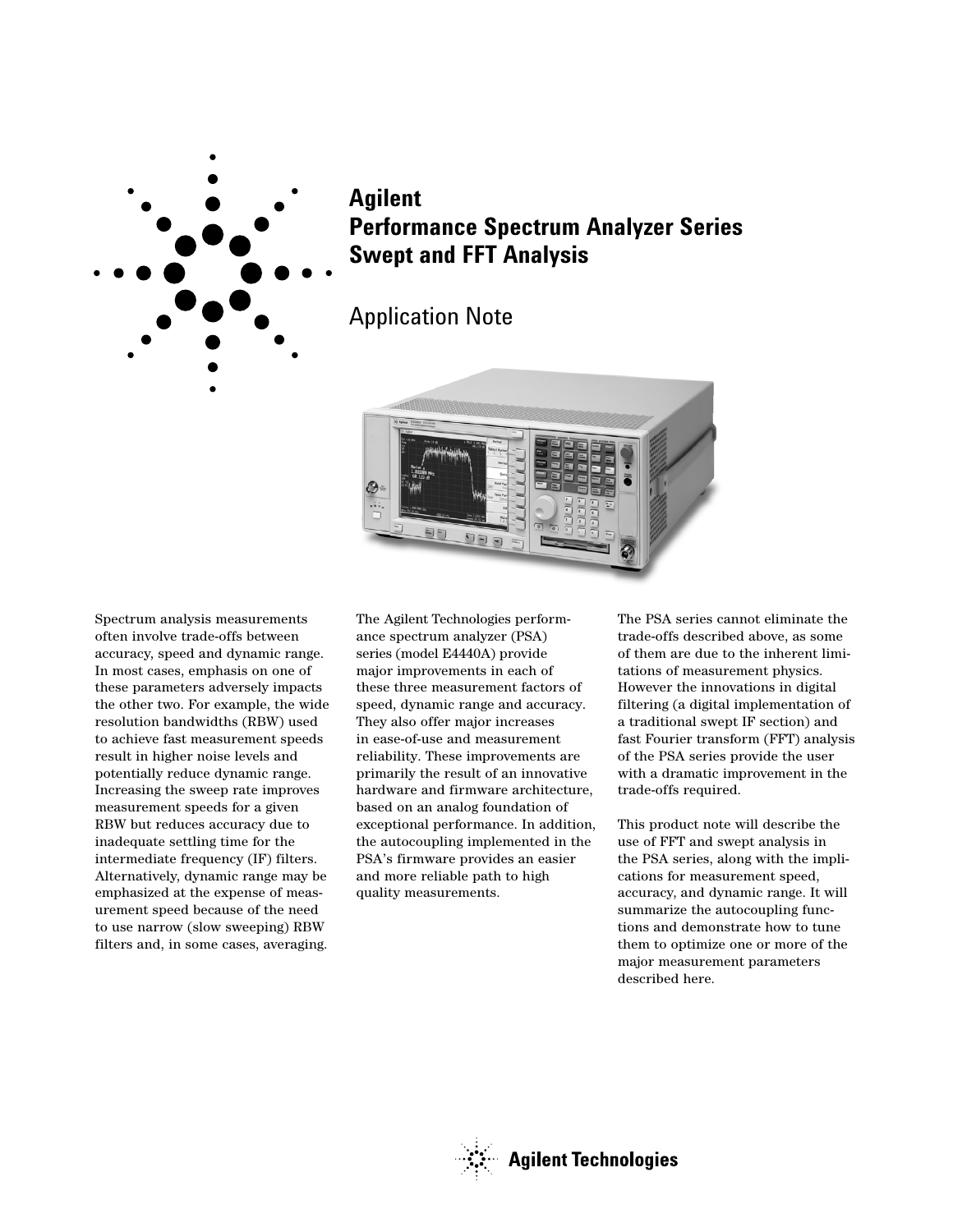## **Table of Contents**

| Comparing the Amplitude Accuracy of Swept and FFT Techniques     | $\overline{2}$ |
|------------------------------------------------------------------|----------------|
| Comparing the Dynamic Range of Swept and FFT Techniques          | 3              |
| ADC Bandwidth in Swept and FFT Techniques                        | 3              |
| <b>Effect of Autoranging on Swept and FFT Techniques</b>         | 4              |
| <b>Effect of Signal Statistics on FFT and Swept Measurements</b> | 4              |
| Speed of Swept Techniques Using a Digital Filter                 | 5              |
| <b>Faster Sweep Rates and Compensation of Sweep Rate Effects</b> | 6              |
| Speed of FFT Techniques versus Swept                             | $\overline{7}$ |
| Continuum of Performance Between FFT and Swept Analysis          | 8              |
| Dynamic Range of the Multiple-FFT Measurement Type               | 8              |
| Measurement Speed of the Multiple-FFT Measurement Type           | 8              |
| <b>Automatic Selection of Sweep Type</b>                         | 9              |
| <b>Manual Selection of Sweep Type</b>                            | 9              |
| Conclusion                                                       | 11             |
| References                                                       | 11             |

### **Comparing the Amplitude Accuracy of**

The PSA series analyzers use both swept and FFT analysis techniques for spectrum measurements. Amplitude flatness errors are present in both techniques, although the eventual (after correction) accuracy of the swept technique is higher. Figure 1 illustrates this point.

In a swept spectrum analyzer the amplitude accuracy of the RBW filters (termed "RBW switching uncertainty") can be quite high because they are all centered at the same frequency. In the case of FFTs, however, the flatness of the IF preceding the analog to digital (A/D) process is a factor in determining accuracy. A broad flat response is needed or else errors result due to the non-flatness of the IF. This non-flatness is measured and results are compensated accordingly, but the process is imperfect and flatness errors as large as ±0.25 dB can remain.

Other amplitude accuracy terms affect both FFT and swept analysis techniques to a similar extent. The exceptional amplitude accuracy of the PSA series results from of a variety of design factors and built-in calibration capabilities, along with the use of an all-digital IF section. Using digital signal processing (DSP) instead of a series of analog gain and filtering stages eliminates or vastly reduces many sources of error including IF gain uncertainty, RBW switching error, RBW filter bandwidth uncertainty, etc.

For more information on the exceptional amplitude accuracy of the PSA series, and suggestions for optimizing accuracy in typical measurements, see the PSA series product note entitled "Amplitude Accuracy" literature number 5980-3080EN.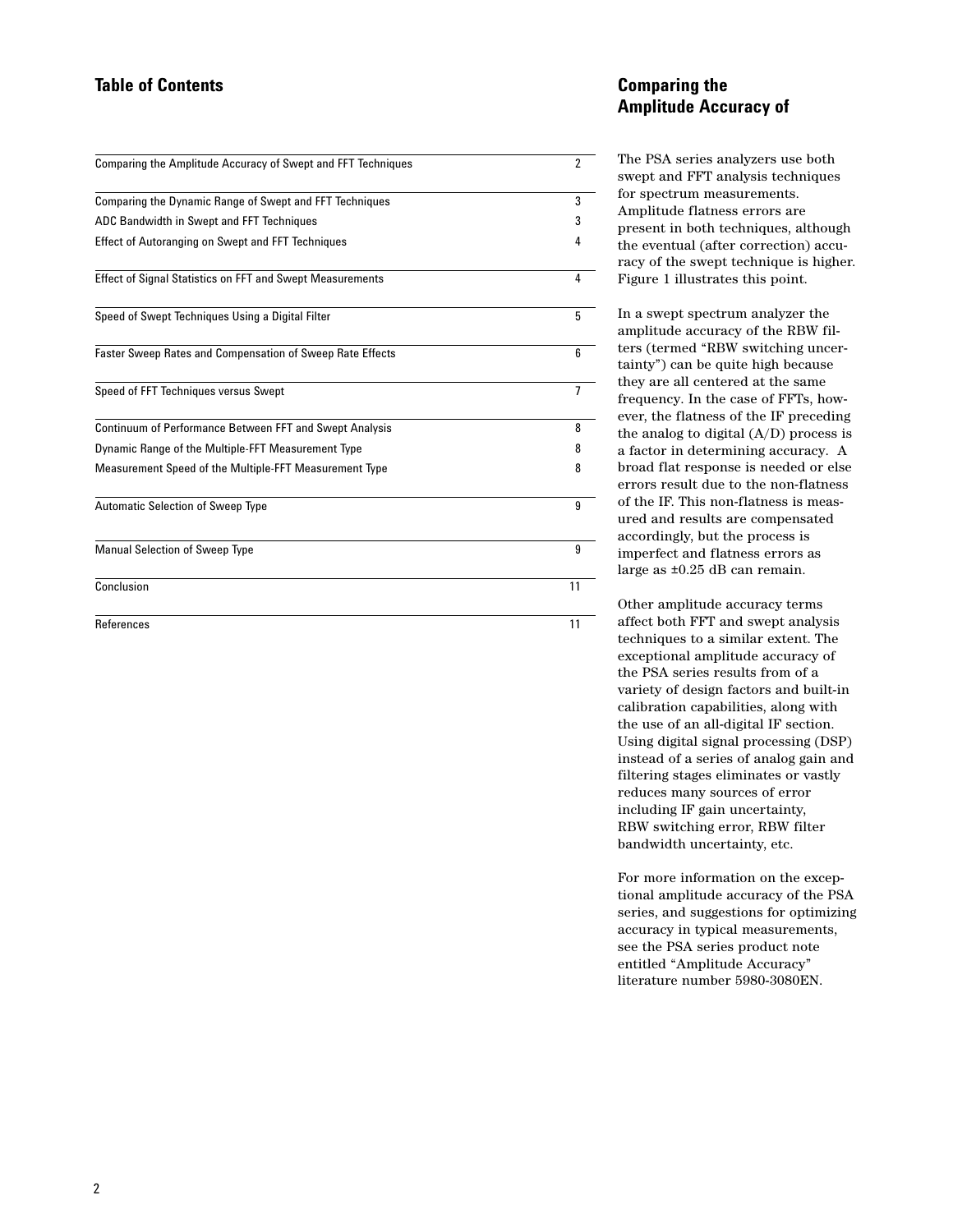# **Comparing the Dynamic Range of Swept and FFT Techniques**

Digital technologies such as analog to digital converters (ADCs) and digital signal processing (DSP) have become more common in spectrum analyzers, gradually moving from data display functions toward the analyzers' inputs. In most existing analyzers this digital technology is concentrated in the stages following the final IF (RBW filtering) and logarithmic amplifier.

In the PSA series the use of these digital technologies begins in the final IF, where the IF signal is digitized, and RBW filtering is performed by FFT techniques or by the digital implementation of swept IF filters. Moving the ADC process to this stage in signal processing can affect the dynamic range of the analysis in ways that must be understood to realize the optimum dynamic range

First, it is important to understand some of the general characteristics of the ADC process. An ADC measures individual samples of the IF input signal with very wide bandwidths, down to very low noise-levels. However the ADC converter is an inherently noisy device and its quantization noise always exceeds the thermal noise of the input. Therefore it is difficult to maintain the maximum signal-to-noise ratio (SNR) without the use of additional processing or filtering. In virtually all ADCs, the noise bandwidth of the sampling process is much wider than the sampling rate. In fact it is typical for the noise bandwidth to be 40 or more times greater than the sampling rate.

In the PSA series, where either swept analysis (using digital filters) or FFT analysis can be used, some dynamic range advantages are inherent in swept analysis. These advantages are due to the effective ADC range enhancement from autoranging and to the bandwidth associated with the ADC process. The relative bandwidths of FFT and swept analysis are shown in Figure 2.



**An important factor in the dynamic range of swept vs. FFT techniques is the bandwidth associated with the ADC process.**



#### **ADC bandwidth in swept and FFT techniques**

The effective signal/noise ratio (SNR) of the ADC process can be improved substantially by limiting its bandwidth. In the case of swept analysis in the PSA series, an analog prefilter limits the input bandwidth to the ADC to approximately 2.5 times the RBW. The analog prefilter is also used in FFT analysis, but its dynamic range benefits are limited due to its

wider bandwidth. Because the entire frequency span is processed at once in the FFT, the analog prefilter bandwidth is set to approximately 1.25 times the FFT bandwidth. For typical values of RBW and FFT bandwidth, the prefilter bandwidth is approximately 60 times wider when using FFTs than for swept measurements.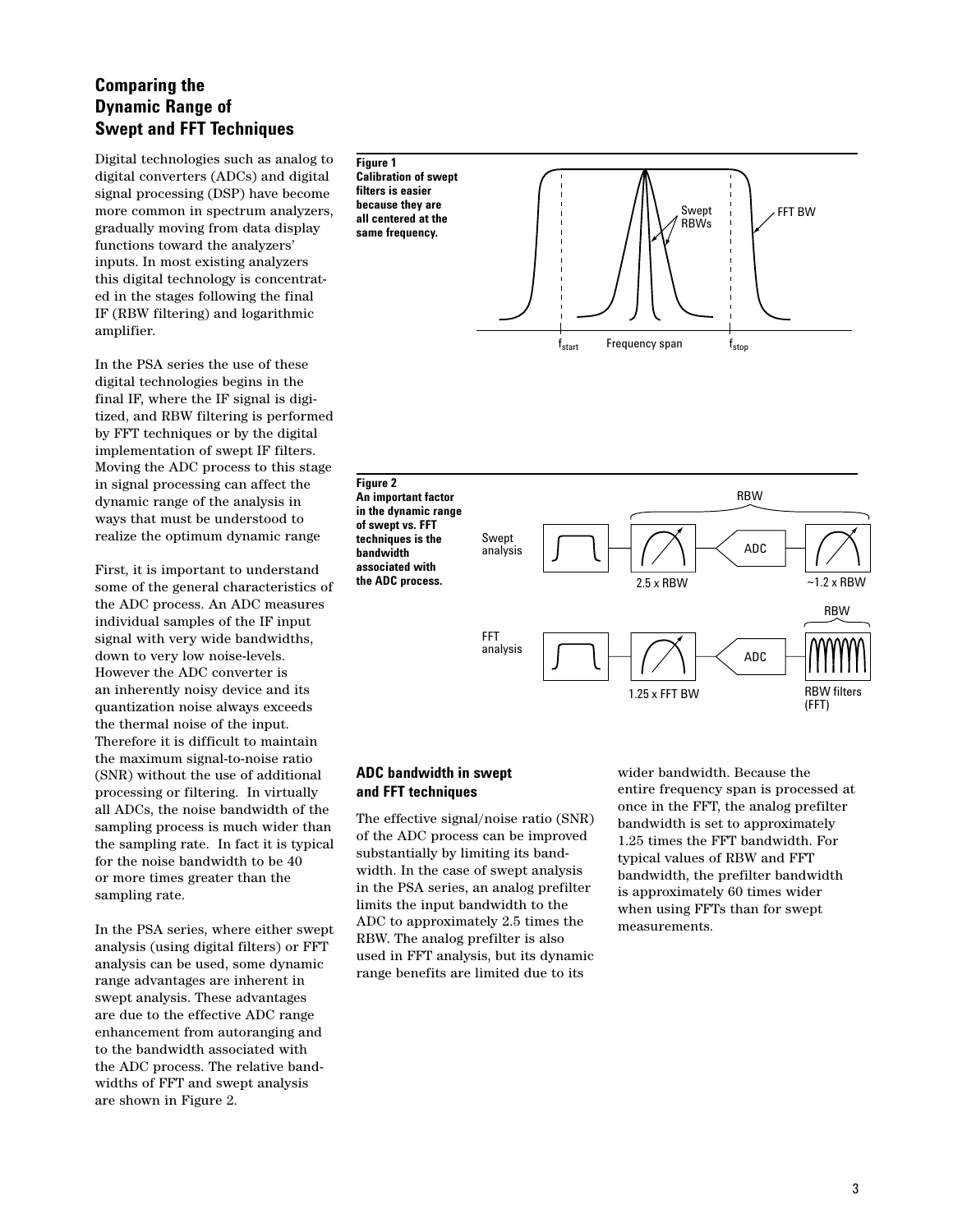#### **Effect of autoranging on swept and FFT techniques**

Autoranging is a powerful technique for extending the range and resolution of an ADC system (and therefore its dynamic range). In swept analysis, the magnitude or envelope of the prefilter bandwidth response varies slowly enough that the ADC can actually change range (autorange) to track this envelope. With range changes, the dynamic range (ratio of peak signal handling capability to noise level) increases by the amount of the allowable range change.

Autoranging may also be used in FFT analysis, however the range cannot be changed within the frequency span of a single FFT. Thus the noise floor within each FFT is typically higher, and this in turn limits the overall dynamic range. Swept analysis therefore yields better dynamic range.

As described previously, traditional FFT analysis is performed on a time record representing the entire frequency span of a measurement. Therefore the dynamic range benefits (due to filtering and autoranging) of using multiple FFTs to cover a given frequency span should be considered. This approach is indeed implemented in the PSA series, and is described later in this product note.

### **Effect of Signal Statistics on FFT and Swept Measurements**

The dynamic range which can be achieved in measuring different types of signals depends on their statistical nature. In the PSA series, the combination of an autoranging ADC, preceded by a variablebandwidth tracking prefilter, can produce phase noise-like behavior in the measurement results. This behavior is similar to phase noise in that the displayed noise sideband level is proportional to the signal amplitude and it decreases or falls off in amplitude with increasing offset from the signal.

For measurements of continuous wave (CW) signals, the close-in noise sidebands due to autoranging are in the range of -128 to -134 dBc/Hz. These sidebands decrease further in magnitude at offsets greater than ±1.25 x RBW in swept analysis, and offsets greater than ±0.7 x FFT-width in FFT analysis. For FFT analysis, the noise sidebands due to autoranging will become visible above LO phase noise at offsets beginning at approximately ±200 kHz. Therefore, for frequency spans narrower than 400 kHz, the dynamic range of a measurement using FFT analysis is virtually the same as one made using swept analysis.

For non-intermodulating signals with high spectral density, two characteristics of the PSA should be considered. First, the front-end circuits experience less than 1 dB of compression for signal levels at the input mixer up to +5 dBm (typical). Second, the ADC clips at about -8 dBm, producing large intermodulation and compression effects. Therefore measurements of signals such as FM, φM, and pulsed-RF, which do not intermodulate, can take advantage of the increased dynamic range resulting from high

signal levels at the input mixer. However, measurements of signals such as QAM, QPSK and CDMA, which do intermodulate, must be made with lower levels at the input mixer to avoid TOI effects.

One particular example of a signal type with high spectral density is pulsed RF. When measuring pulsed signals, a narrow prefilter can reduce the drive level to the ADC by about 20  $log(τ × BW)$ , where τ is the pulse width, and BW is the bandwidth of the prefilter. Reducing the ADC drive by 13 dB in this manner will improve the dynamic range by 13 dB, so long as enough signal power is available to drive the mixer. (13 dB is the difference between the compression threshold of the front-end and the clipping threshold of the ADC). Narrowing the bandwidth of the prefilter even more can further reduce the ADC drive level, allowing ranging gains to be set higher and providing corresponding increases in dynamic range.

One final example of a signal with high spectral density is FM. While a narrow prefilter can improve dynamic range in measurements of FM signals by reducing the drive level to the ADC, as described with pulsed RF signals, the effectiveness of the prefilter will decrease. With pulsed RF signals, the dynamic range improvements are proportional to 20 log (BW). However, with FM signals, the dynamic range improvements are proportional to 10 log (BW). In addition, there is a further loss in prefilter effectiveness of 8.5 dB because the peak-to-average ratio of the signal at the ADC changes from 0 dB (for the constant amplitude signal observed in a wide bandwidth), to 8.5 dB (for noise-like modulations observed in a bandwidth that is narrow compared to the modulation width)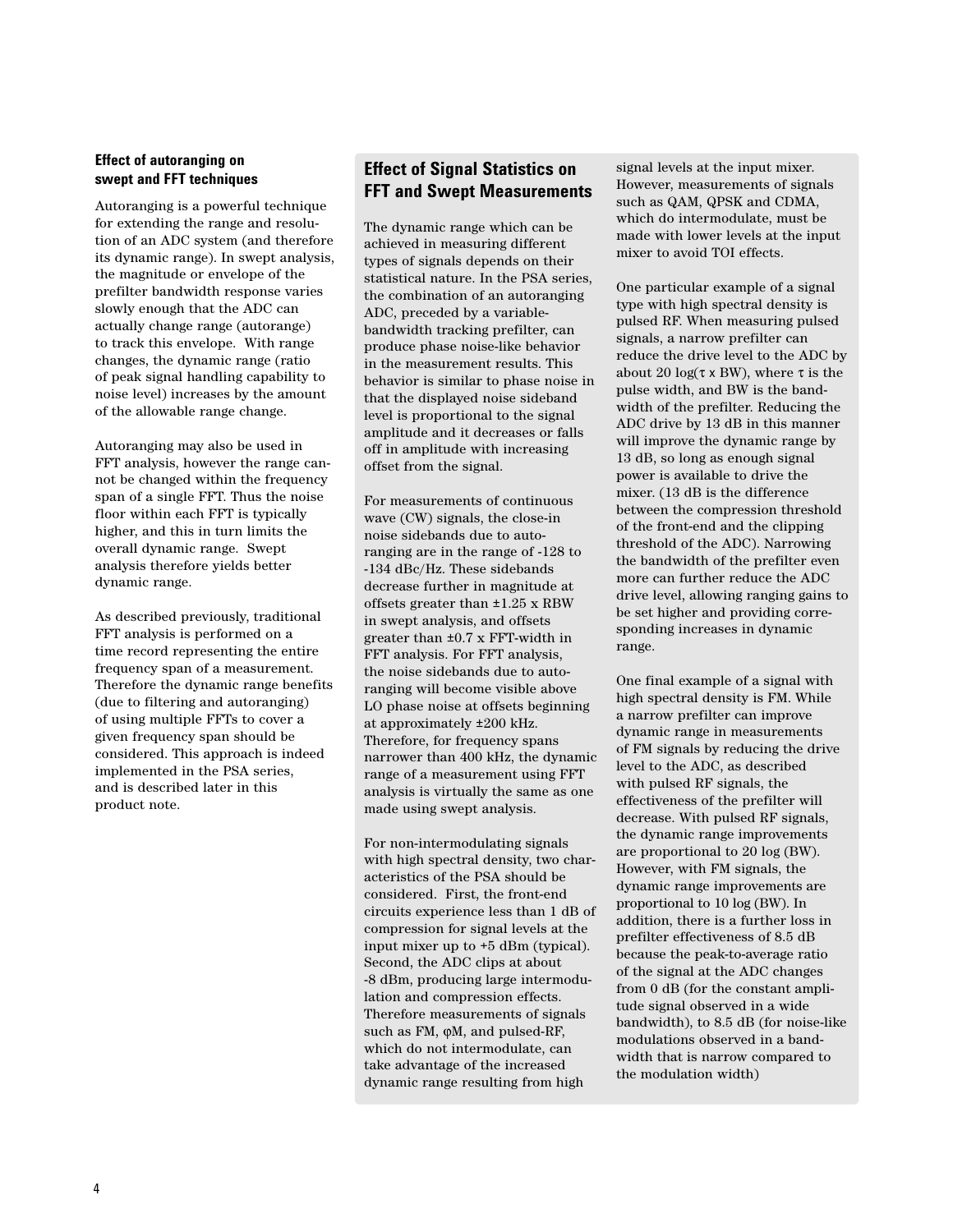## **Speed of Swept Techniques Using a Digital Filter**

Long measurement times in swept spectrum analysis typically result from measurements that require a narrow RBW and a comparatively wide frequency span. This situation is encountered in frequency spans below approximately 100 kHz and also in measurements such as lowlevel spurious searches where narrow RBWs are used to reduce the displayed average noise level (DANL).

For narrow RBW swept measurements, the limiting factor in measurement speed is the ability of the RBW filter to respond to the envelope or the magnitude variations resulting from the sweep process. The limited response speed of the RBW filter is exhibited as amplitude and frequency errors, frequency domain asymmetry, and potentially poorer filter shape factor. These errors increase as sweep time is decreased (sweep rate is increased) for a given RBW filter.

In traditional swept spectrum analyzers, these sweep errors are held within known values by limiting the sweep rate of the RBW filters. The response errors of the RBW filters vary with the square of the RBW itself, and thus become dramatically lower as RBW is reduced. Approximately Gaussian filters are most commonly used in swept spectrum analyzers due to their good selectivity (for equal-level signals) and comparatively fast sweep/response times.

#### **Table 1**

**Typical sweep times for narrow frequency spans, showing how rapidly sweep times increase as frequency spans are reduced.**

| Frequency span | <b>RBW</b> | Sweep rate  | Sweep time |
|----------------|------------|-------------|------------|
| 100 kHz        | 1 kHz      | $500$ kHz/s | 0.2s       |
| 10 kHz         | 100 Hz     | $5$ kHz/s   | 2 s        |
| 1 kHz          | 10 Hz      | $50$ Hz/s   | 20 s       |

**Figure 3: The improved shape factor of the digital RBW filters in the PSA series provide better frequency resolution for the same RBW value.** 



A good compromise between sweep speeds and sweep-induced errors is achieved with the following sweep rate:

sweep rate =  $0.5 \times$  RBW<sup>2</sup> [Hz/s]

Note: In some analyzers (this does not apply to the PSA series) the effects of sweeping (at this typical sweep rate) on the RBW filters are not completely included in the amplitude specifications. See the sidebar on page 6 "Faster Sweep Rates and Compensation of Sweep Rate Effects"

For many measurements a useful relationship of frequency span to RBW is approximated by:  $span/RBW = 100$ 

Combining this equation and the previous one, the slow sweeps required by narrow frequency spans are demonstrated in Table 1.

Similarly, a spurious signal search covering a 1 MHz frequency span and using a 100 Hz RBW filter to achieve a low DANL would require a sweep time of 200 seconds.

Fortunately it is possible to improve on these limitations in several ways by using digital filters. Although sweep effects are seen in both analog and digital filters, filter shapes and characteristics not feasible in analog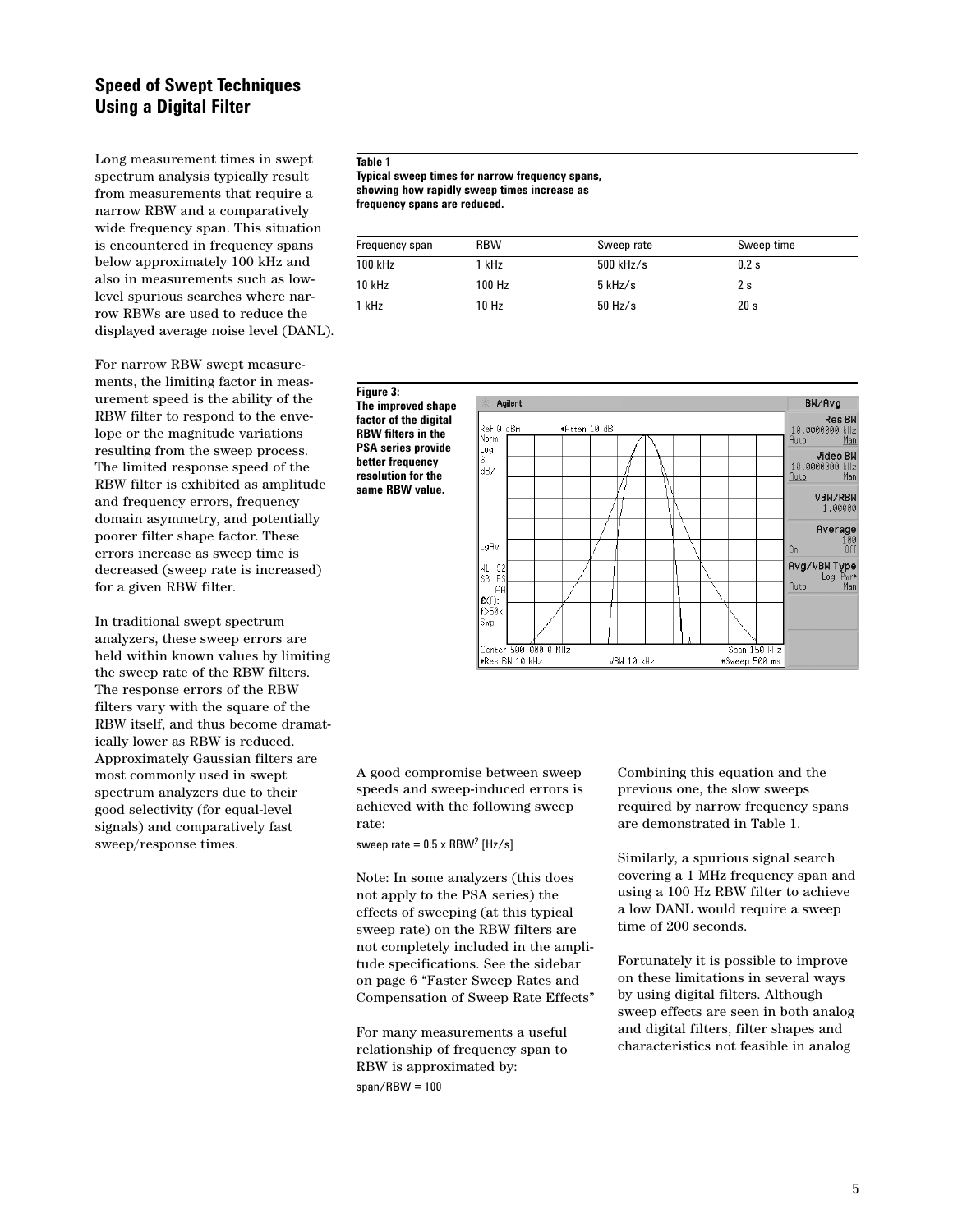technologies can be realized using DSP. The improved characteristics of the digital IF filters in the PSA series can be summarized as follows:

- Improved filter shape factor for better selectivity at every RBW setting
- Finer (10 percent) RBW increments for optimizing RBW/sweep time trade offs
- Predictable dynamic characteristics (response time to envelope variations) which allow magnitude and frequency errors due to sweep rate to be accurately corrected

For example, RBW filters in the PSA series are generally Gaussian in shape, but with an improved shape factor (ratio of 60 dB bandwidth to 3 dB bandwidth) of 4.1:1 vs. the typical 11:1 ratio of analog spectrum analyzer filters. An example is shown in Figure 3.

The benefits of this improved shape factor are best realized when measuring signals with significantly different amplitudes, because a wider (and faster sweeping) RBW value may be selected as compared to traditional analog RBW filters.

Optimizing RBW vs. measurement speed trade offs is also easier in the PSA series because of the RBW flexibility of digital filters. Instead of the typical 1-3-10 RBW sequence of analog filters, the digital filters of the PSA series are implemented in 10 percent increments. This allows the user to select an RBW value that provides adequate resolution and the best possible sweep rate.

# **Faster Sweep Rates and Compensation of Sweep Rate Effects**

In some spectrum analyzers, the effects of sweeping on the RBW filters are not completely included in the amplitude specifications. Therefore the specified amplitude accuracy may only be achieved for sweep times that are 2-4 times slower than those automatically selected by the built-in coupling algorithm, where sweep time is set to "auto".

The behavior of the PSA series is different in this regard. First, the effects of sweep rate on amplitude measurements are very accurately compensated. However, because the accuracy specifications of the PSA are so much tighter than its predecessors, the imperfections of its compensations could reduce its accuracy. To resolve this concern, the PSA has a key that controls the swept time auto setting rules. This key, "Auto Sweep Time," can be set to Norm (normal) or Accy (accuracy) positions. In the Norm setting, precompensated errors in sweeping the RBW and VBW filters are limited to 0.5 dB, while post-compensation errors are typically under 0.05 dB. In the Accy setting, precompensation errors are 0.025 dB, and compensations reduce these errors to a negligible part of the total error budget for amplitude accuracy specifications.

Finally, the digital RBW filters in the PSA series are linear phase, with dynamic characteristics that are predictable, stable and repeatable. Therefore these filters can be swept at faster rates, typically given by: sweep rate =  $0.8 \times$  RBW<sup>2</sup>

Faster sweep rates do result in greater amplitude errors. For example, in the previous equation there is a 0.5 dB pre-compensation amplitude error. However, in contrast to those of analog filters, the errors of digital RBW filters can be accurately corrected or compensated for. Thus the faster sweep speeds of the PSA series are not only provided without additional error, they actually result in

less error after precise compensation. See the sidebar above "Faster Sweep Rates and Compensation of Sweep Rate Effects"

Finally, some constraints of swept analysis are independent of the use of analog or digital RBW filters. For example, measurement time for very wide frequency spans depends on how fast the local YIG-tuned oscillator or YIG-tuned preselection filter can be swept. This is typically a consideration for spans in excess of 3 GHz.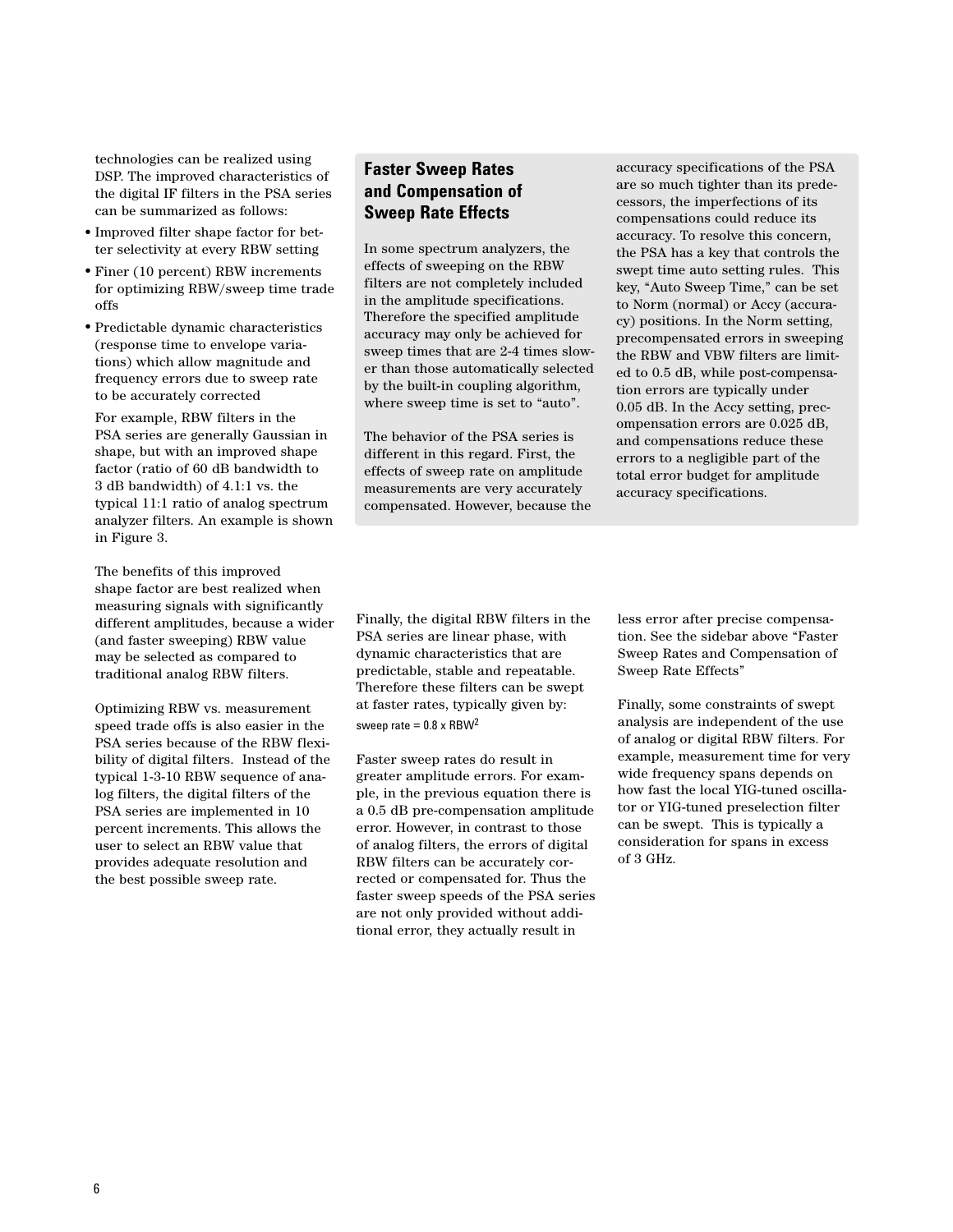## **Speed of FFT Techniques versus Swept**

The primary advantage of FFT analysis is measurement speed in measurements that require a narrow RBW and a comparatively wide frequency span. FFT processing can be modeled as the operation of several hundred RBW filters in parallel. Therefore, although the filter settling time is similar, all of the filters can be settling at the same time and this provides a faster measurement. An example is shown in Table 2.

Note in the table above that sweep time increases linearly as RBW is reduced, rather than as the inverse square of the RBW (as it would for a single swept RBW filter).

Thus, in the case of narrowband analysis an FFT achieves faster speeds by analyzing many frequencies simultaneously. Unfortunately, for wider bandwidths the computational overhead becomes more significant and begins to exceed (and therefore reduce the effect of) the gains from parallel processing. As a consequence, FFT analysis can actually be substantially slower than swept techniques in analyzing wide frequency spans.

FFT analysis is an extremely valuable approach for narrowband analysis where sweep times would otherwise be unacceptably long. A final benefit of FFT analysis in some measurements is its "snapshot" nature, where the spectral display result represents an analysis of the entire frequency span during one time period (the time record or acquisition time). For dynamic signals, whose characteristics could change significantly during a the sweep time of a single swept measurement, this alternative approach may offer some additional insight into the signal.

#### **Table 2**

**Typical FFT analysis measurement times for narrow frequency spans in the PSA series. Sweep time for a typical spectrum analyzer is shown in the column labeled RBW2/2.**

| Frequency span | <b>RBW</b> | Measurement time | RBW <sup>2</sup> /2 |
|----------------|------------|------------------|---------------------|
| 100 kHz        | 1 kHz      | $15 \text{ ms}$  | $0.2$ s             |
| $10$ kHz       | 100 Hz     | $31 \text{ ms}$  | 2 s                 |
| 1 kHz          | 10 Hz      | $196$ ms         | 20 s                |

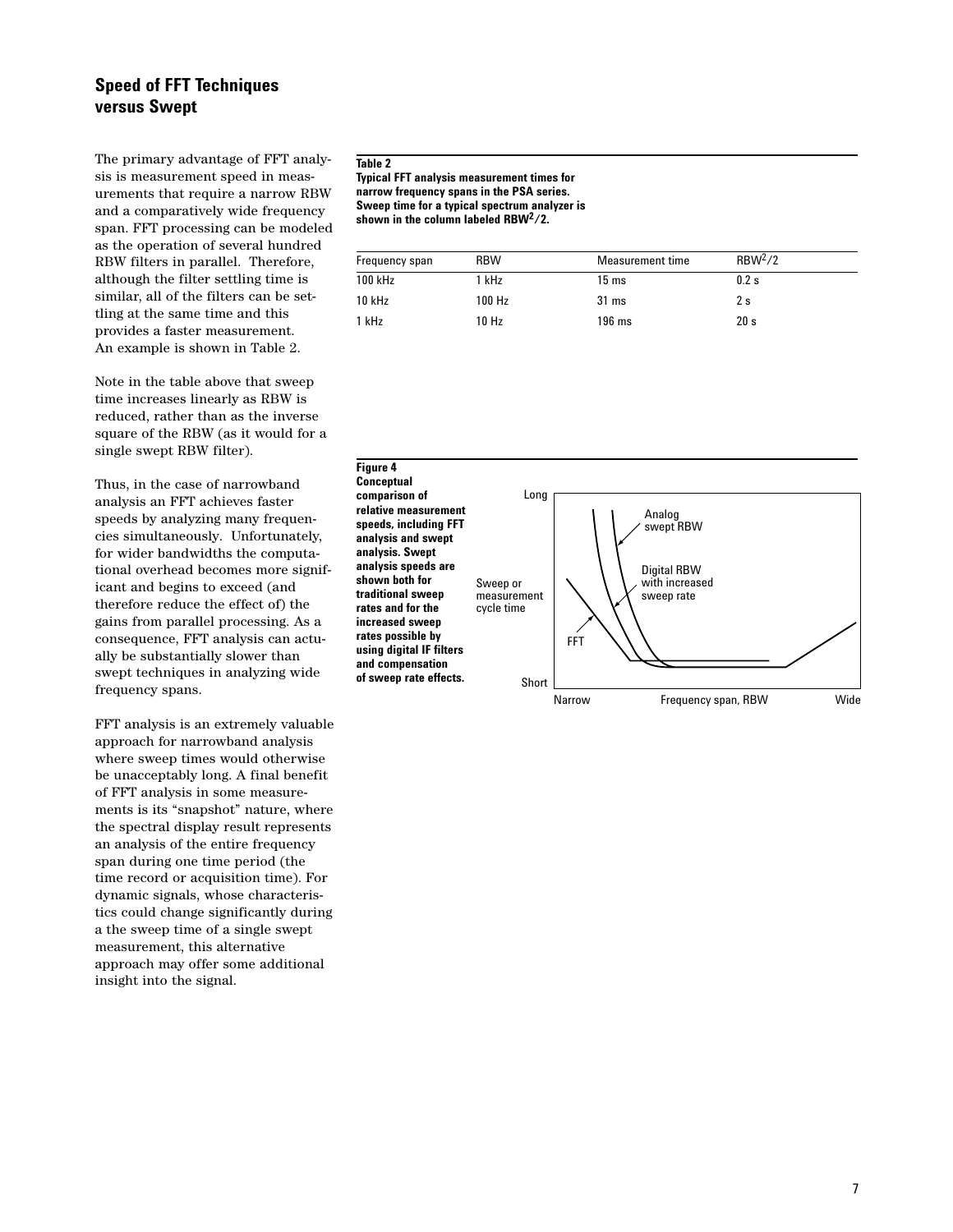# **Continuum of Performance Between FFT and Swept Analysis**

Considering the benefits of both FFT and swept analysis as described previously, it makes sense to combine them in some fashion. Where both dynamic range and speed are desired, many of the dynamic range benefits of prefiltering and autoranging can be combined with the speed of the FFT technique if multiple narrower FFTs are concatenated to form a single frequency span. The result is a continuum of performance between the dynamic range of the swept technique and the speed of FFT analysis.

When the multiple-FFT approach is used, the results of two or more FFTs are concatenated to provide the spectra for a given span. In such a case the center frequency of each FFT must switch or "hop" from one frequency to the next.

#### **Dynamic Range of the Multiple-FFT Measurement Type**

Where multiple FFTs are used to cover a single frequency span, dynamic range can be improved through the use of filtering and autoranging for each FFT segment. For example, if 10 FFTs are used to cover a single frequency span, the prefilter bandwidth can be set to a value only 1/10 as wide as that of that for a single FFT, thereby significantly improving dynamic range. Similarly, the 10 FFTs provide 10 opportunities for autoranging to track the magnitude of the spectra in the measured frequency span. With each range change, the dynamic range can increase by the amount of the allowable range change.

**Figure 6: Comparison of measurement cycle times for different measurement types in the PSA series.**



### **Measurement Speed of the Multiple-FFT Measurement Type**

The measurement speed of a multiple FFT measurement will not be as fast as it would be for a single FFT. However the speed benefits provided by FFT analysis for narrow RBWs are so large that they are worthwhile in many instances, even after reduction by the processes involved in performing multiple FFTs.

When using multiple FFTs for each frequency span, overall measurement speed is determined by several factors, including data acquisition time, processing time, and LO switching time. For narrow-band analysis, the data acquisition time is about 1.83/RBW. Sweep rate is therefore given by the product of the sweep rate for each FFT and the number of FFTs:

This method is faster than swept analysis for narrow frequency spans. Relative measurement speeds (expressed as measurement cycle time) are summarized in Figure 6.

In the graph of figure 6 the flat portion of the FFT analysis curve indicates the computation time for FFTs due to processor overhead and LO frequency switching. The sloping portion on the right side of the graph indicates the time needed for center frequency switching during wide frequency spans. The LO settling time dominates in this region. These factors are compared to the measurement speed of swept measurements in the PSA series, with its faster sweep rates and compensation of sweep rate effects. See the sidebar on page 6 "Faster Sweep Rates and Compensation of Sweep Rate Effects"

Sweep rate =  $f$ 

(#FFTs/span) x (1.83/RBW + LO hop time)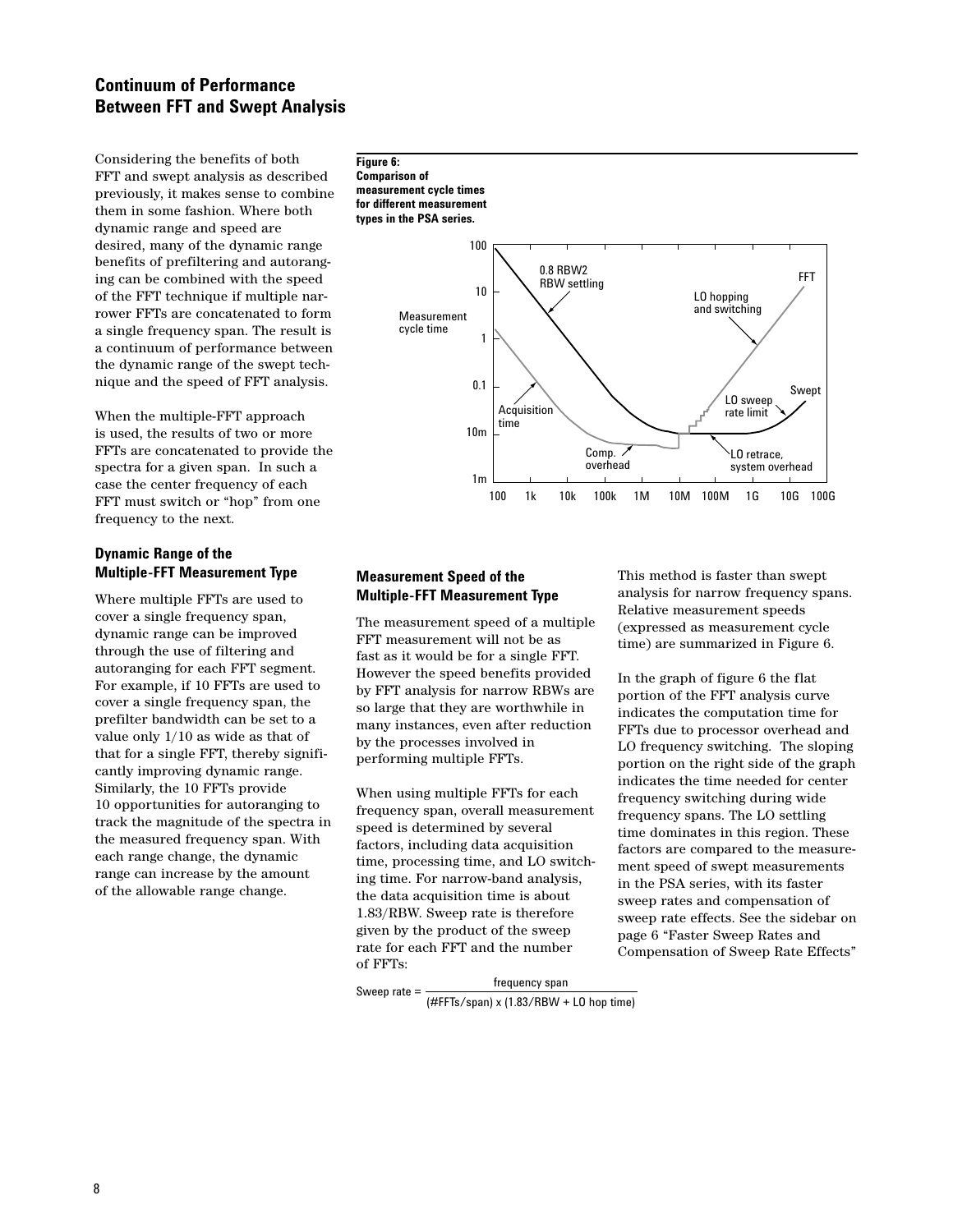## **Automatic Selection of Sweep Type**

In the PSA series' autocoupled mode, where the analyzer automatically selects sweep type, the user can select between two different optimization algorithms. One emphasizes dynamic range and the other places the priority on measurement speed. If speed optimization is selected, the analyzer's choice of FFT or swept analysis is made on the basis of resolution bandwidth. Typically the analyzer will choose FFT analysis for RBWs below 10 kHz and swept analysis for RBWs of 10 kHz and above.

If dynamic range optimization is selected, the analyzer automatically chooses swept analysis unless the FFT dynamic range is unlikely to be compromised. Accordingly, FFT analysis is chosen for RBWs of 200 Hz and below, and the analyzer makes further choices in terms of the number of FFTs used to cover the selected frequency span. The automatic choice of number of FFTs/span is made in such a way that the bandwidth of each FFT is 5 kHz or narrower. Because hardware limitations constrain the prefilter to a 5 kHz minimum in both swept and FFT analysis, the prefiltering is about as effective for FFTs covering these narrow bandwidths as it is for similar swept measurements.

**Figure 7 The same pulsed RF signal is measured using swept (digital IF) and FFT techniques. In this case the FFT technique uses a single FFT to cover the entire frequency span and this configuration offers the greatest speed benefit. However the trade-off is in dynamic range, where the swept measurement is clearly superior.**



# **Manual Selection of Sweep Type**

Sweep types may also be selected manually, to optimize speed, dynamic range, or accuracy. Swept analysis typically provides the greatest accuracy, even for narrow RBWs. Where measurement speed or dynamic range are the primary concerns, the following measurement examples will describe how performance varies, based on whether FFT or swept analysis is used, and on how many FFT segments are used to cover the selected frequency span.

In Figure 7, the blue trace (the one with the higher noise level) is the result of an FFT measurement where a single FFT was used to cover the entire frequency span (FFTs/span set to 1). The yellow trace (lower noise level) is the result obtained from a swept measurement. Both measurements are of the same pulsed RF signal. The dynamic range of the swept measurement is clearly better than that of the FFT measurement approximately 20 dB better at some frequencies. Thus the swept measurement reveals some portions of the signal that would normally be hidden by the noise floor of a measurement made using a single FFT. However the measurement speed of the swept measurement is much slower—about 3.1 seconds vs. 0.172 seconds for the single-FFT measurement.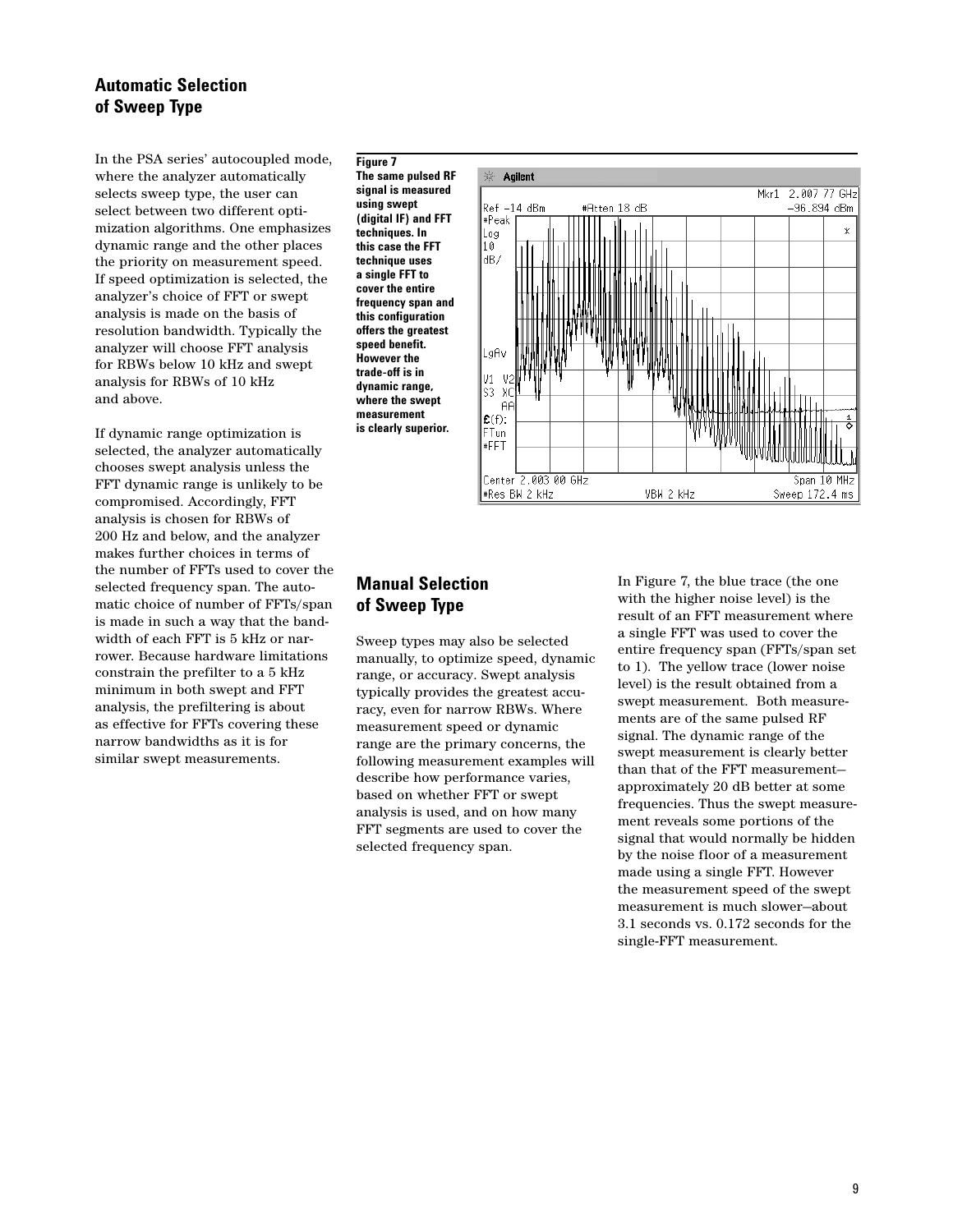Figure 8 shows the result of another FFT measurement of the same pulsed RF signal. In this measurement 5 FFTs are used to cover the frequency span (FFTs/span set to 5). An FFT measurement performed in this way provides a combination of dynamic range and measurement speed benefits, though neither of these measurement characteristics is fully optimized.

The flexible measurement choices in the PSA series provide a continuum of measurement performance in the areas of dynamic range, accuracy and measurement speed. This continuum is further described by the examples in the table 3.

Note that the relationship of dynamic range to sweep time is highly nonlinear, providing an opportunity for multiple-FFT measurements to significantly improve dynamic range with only a modest increase in sweep time. Samples of the performance continuum described here are shown graphically in Figure 9.

**Figure 8: The same pulsed RF signal of Figure 7 is measured here using the FFT technique with 5 FFTs covering the frequency span. The result is a compromise between the dynamic range of swept analysis and the maximum potential speed of FFT analysis (using a single FFT to cover the frequency span).**



#### **Table 3**

#### **Comparison of sweep time vs. dynamic range for measurement of a pulsed RF signal**

| Sweep type        | Dynamic range | Sweep time |
|-------------------|---------------|------------|
| Swept             | 116 dB        | 3.1 s      |
| FFT, 25 FFTs/Span | 108 dB        | 1.4 s      |
| FFT, 5 FFTs/Span  | 104 dB        | 0.37 s     |
| FFT, 3 FFTs/Span  | 98 dB         | 0.27s      |
| Single FFT        | 94 dB         | 0.17 s     |

**Figure 9:**  120 **Making the best trade-off between dynamic range and**  Swept**Dynamic range (dB)** Dynamic range (dB) **measurement speed**  110 **for a particular application is**  125 FFT **facilitated by the**  25 FFT **availability of both**  100 **FFT and swept**  5 FFT **analysis in the**  1 FFT **PSA series. Note that FFT measurements**   $\frac{1}{90}$ **using multiple**  0 0.5 1 1.5 2 2.5 3 3.5 **FFTs/span provide an Sweep time (seconds) adjustable compromise between speed and dynamic range.**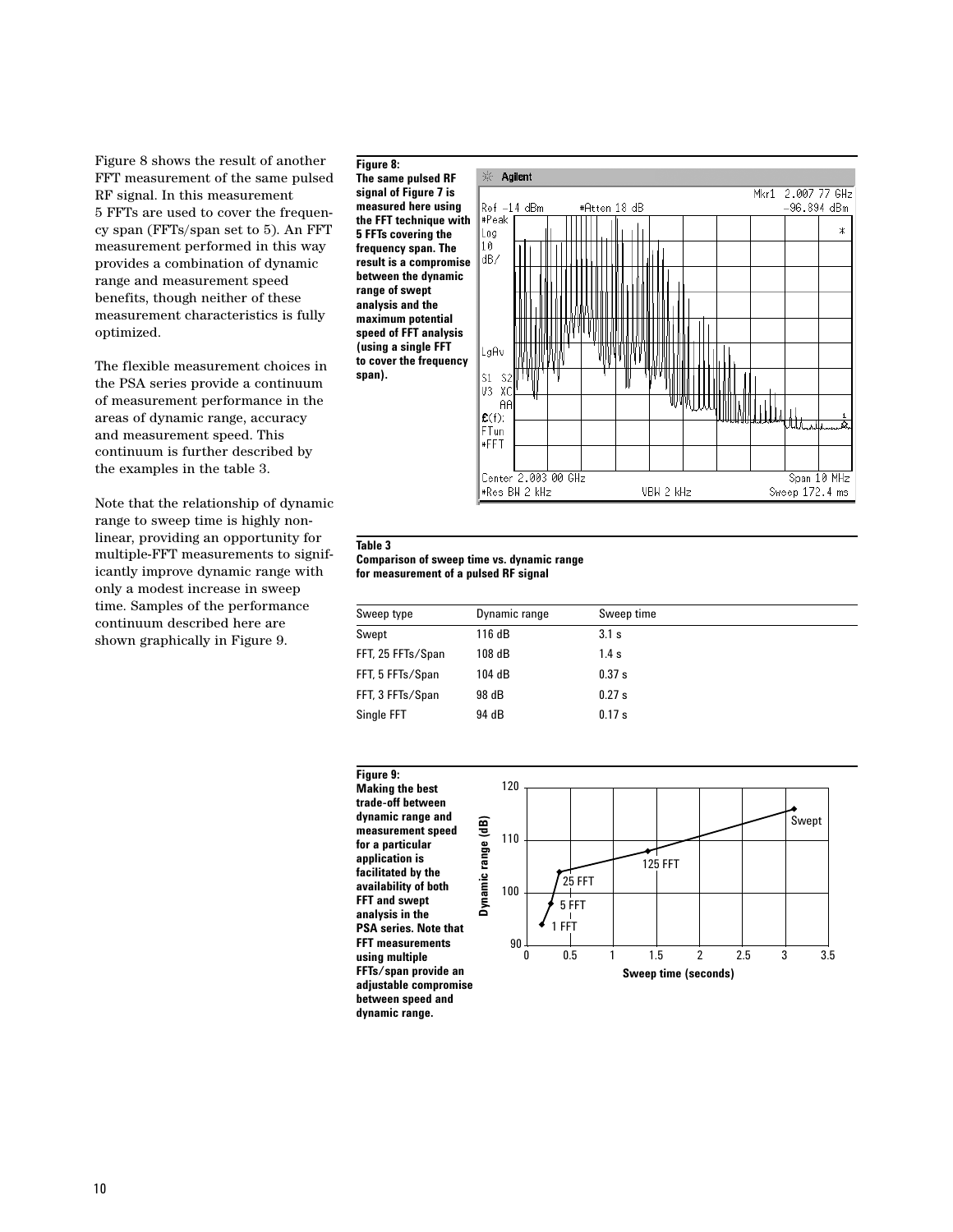## **Conclusion**

The PSA series spectrum analyzers offer an exceptional combination of measurement speed, dynamic range, and accuracy. For optimum performance in a particular measurement it may be useful to trade off one or more of these three parameters, and the architecture of the PSA series supports this optimization.

Both swept analysis (using an alldigital implementation of a swept spectrum analyzer IF section) and FFT analysis are available in the PSA series. Several major innovations are included in the PSA series to provide the maximum benefits from these two analysis types:

- Three measurement types including swept analysis, FFT analysis, and multiple segment FFT type.
- A sophisticated autocoupling algorithm that provides a high degree of optimization without the need for user intervention, along with other optimizing modes where the user can focus on a particular measurement parameter to improve.
- Complete manual control of measurement characteristics when a particular measurement setup is required.

### **References**

*Optimizing Dynamic Range for Distortion Measurements Product Note* Literature number 5980-3079EN

*Amplitude Accuracy Product Note* Literature number 5980-3080EN

*Measurement Innovations and Benefits Product Note* Literature number 5980-3082EN

*Digital Implementation of a Swept Spectrum Analyzer IF Section*, Applied Microwaves & Wireless Magazine, December 2000.

#### **Specifications**

| Frequency coverage              | 3 Hz to 26.5 GHz                    |  |
|---------------------------------|-------------------------------------|--|
| <b>DANL</b>                     | $-153$ dBm (10 MHz to 3 GHz)        |  |
| Absolute accuracy               | $\pm 0.27$ dB (50 MHz)              |  |
| Frequency response              | $\pm 0.40$ dB (3 Hz to 3 GHz)       |  |
| Display scale fidelity          | $\pm 0.07$ dB total (below -20 dBm) |  |
| TOI (mixer level -30 dBm)       | +16 dBm (400 MHz to 2 GHz)          |  |
|                                 | $+17$ dBm (2-2.7 GHz)               |  |
|                                 | $+16$ dBm (2.7-3 GHz)               |  |
| Noise sidebands (10 kHz offset) | $-113$ dBc/Hz (CF = 1 GHz)          |  |
| 1 dB gain compression           | $+3$ dBm (200 MHz to 6.6 GHz)       |  |
| Attenuator                      | $0 - 70$ dB in 2 dB steps           |  |